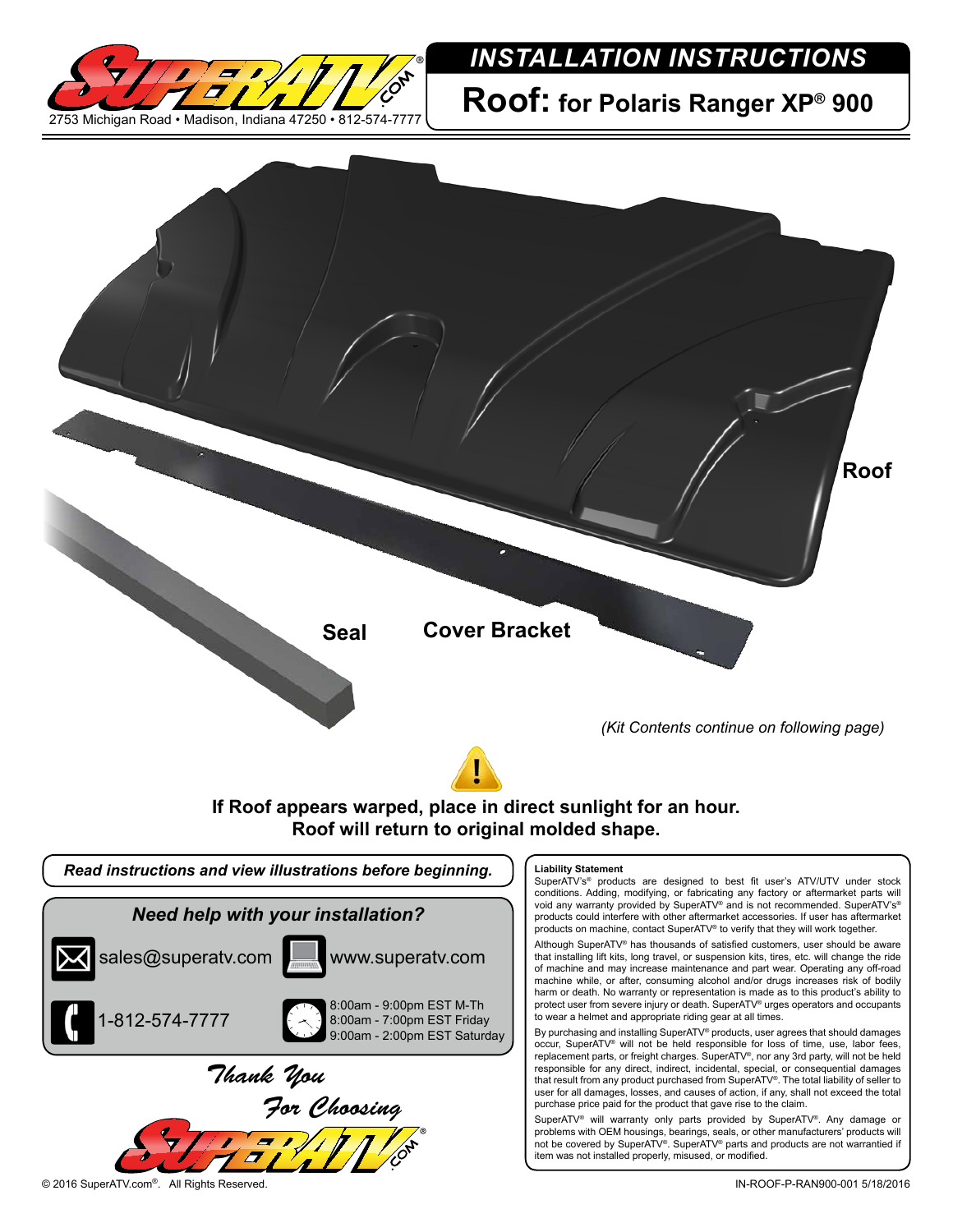

**Rubber must face plastic when installing M6 Sealing Washer**

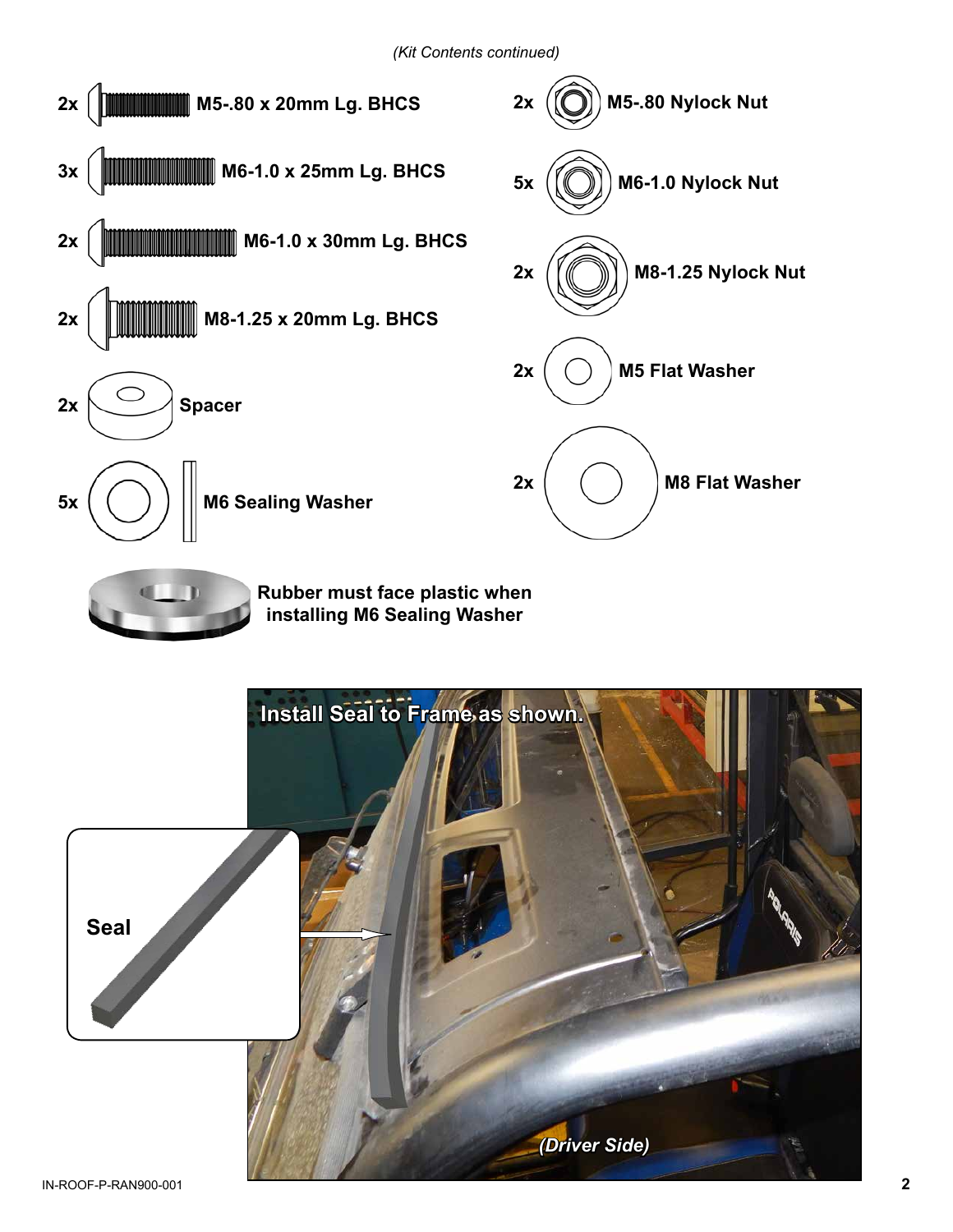

- Install Cover Bracket to Frame and with hardware shown.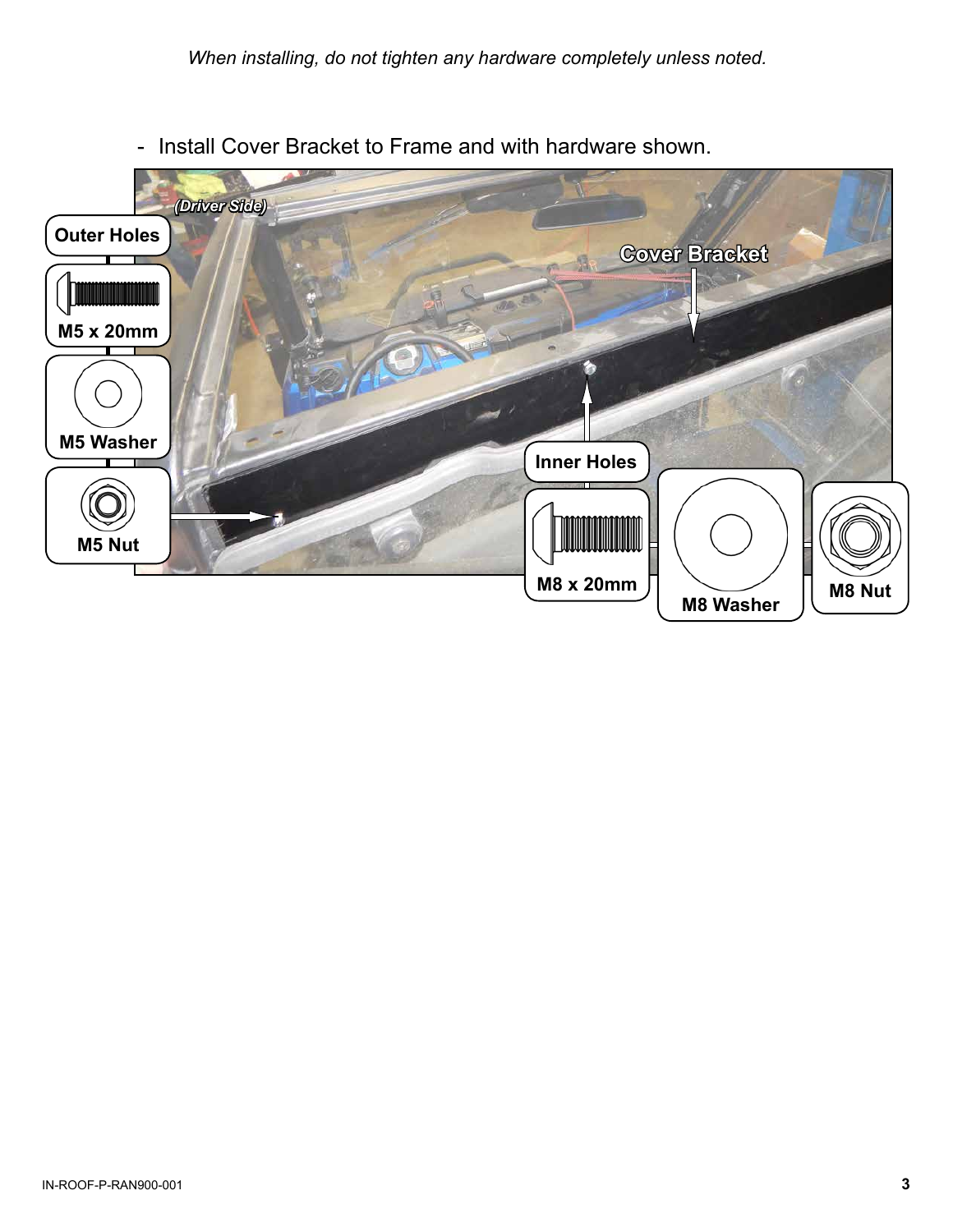